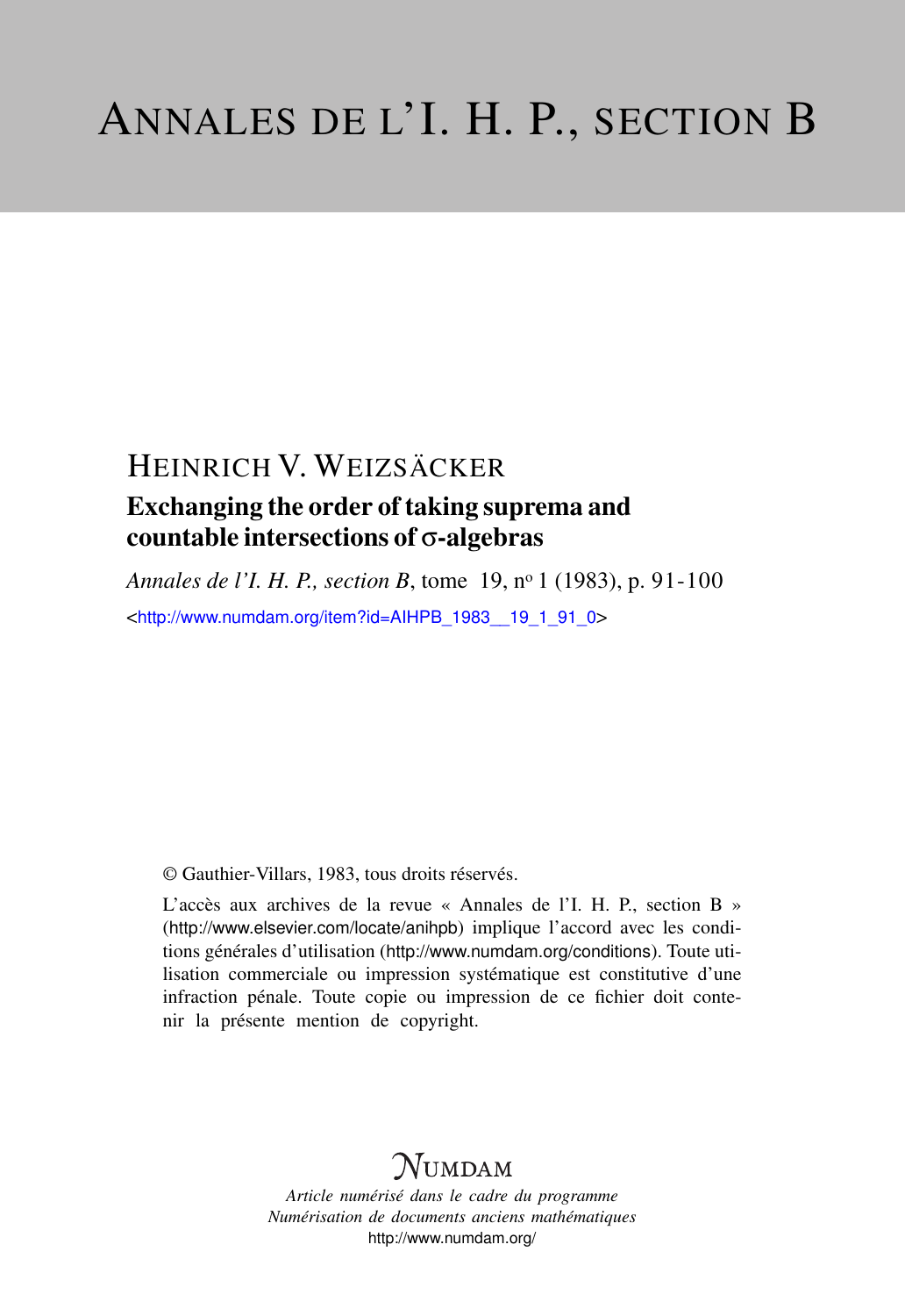## Exchanging the order of taking suprema and countable intersections of  $\sigma$ -algebras

by

Heinrich V. WEIZSÄCKER FB Mathematik der Universität, D-6750 Kaiserslautern

SUMMARY. — Let  $\mathscr{F}, \mathscr{G}_n \downarrow$  be  $\sigma$ -algebras in a probability space  $(\Omega, \mathscr{A}, P)$ . We give necessary and sufficient conditions for the equality

$$
\mathscr{F} \vee \bigcap_{n=1}^{\infty} \mathscr{G}_n = \bigcap_{n=1}^{\infty} \mathscr{F} \vee \mathscr{G}_n
$$

to hold up to sets of measure 0. Roughly speaking they say that the tail behaviour described by  $\bigcap_{n=1}^{\infty}$  should not depend too much on the  $\mathcal{F}$ -part.

RÉSUMÉ. — Soient  $\mathcal{F}, \mathcal{G}_n \downarrow$  des tribus dans un espace probabilisé  $(\Omega, \mathcal{A}, P)$ . On donne des conditions nécessaires et suffisantes pour l'égalité

$$
\mathscr{F}\vee\bigcap_{n=1}^{\infty}\mathscr{G}_n=\bigcap_{n=1}^{\infty}\mathscr{F}\vee\mathscr{G}_n \mod P.
$$

L'idée essentielle de ces conditions est que l'influence de  $\mathscr F$  sur le comporor' tement asymptotique décrit par  $\bigcap_{n=1}^{\infty} \mathcal{G}_n$  soit modéré.

## 1. INTRODUCTION

Let  $(\Omega, \mathcal{A}, P)$  be a probability space. Let  $\mathcal{F}$  and  $\mathcal{G}_n$  ( $n \in \mathbb{N}$ ) be sub  $\sigma$ -algebras of  $\mathscr A$  such that  $\mathscr G_1 \supseteq \mathscr G_2 \supseteq \ldots$ . Then generally the  $\sigma$ -algebra  $\mathscr F \vee \emptyset$  $n=1$ 

Annales de l'Institut Henri Poincaré-Section B-Vol. XIX, 0020-2347 1983 91 \$ 5.00/  $~$  Gauthier-Villars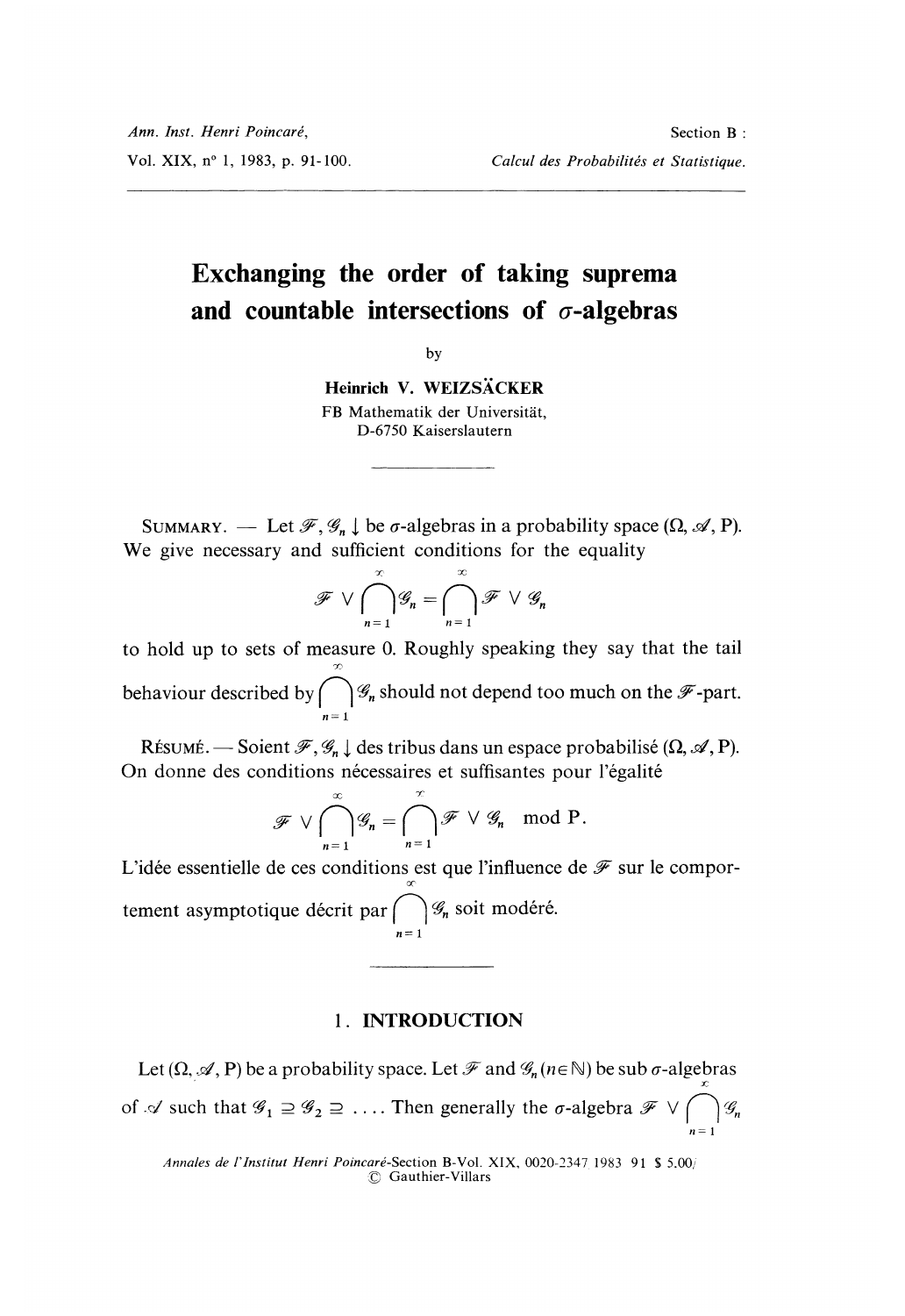is strictly smaller than  $\bigcap_{n=1}^{\infty} \mathscr{F} \vee \mathscr{G}_n$  even modulo P-nullsets. A number of problems in different probabilistic situations are related to this fact. Some instances are mentioned at the end of this note. Our aim is to reformulate the phenomenon in other measure theoretic terms and to contribute in this way to a better under-standing of such situations. The main idea is that the two  $\sigma$ -algebras are equal if and only if the tail behaviour x described by  $\bigcap_{n=1}^{\infty} \mathcal{G}_n$  does not depend too much on the  $\mathscr{F}$ -part.

## 2. NOTATION

For a  $\sigma$ -algebra  $\mathscr B$  the symbol  $\mathscr B^b$  denotes the set of all real bounded  $\mathscr{B}$ -measurable functions on the underlying space. Let  $(\Omega, \mathscr{A}, P)$  be a probability space. If  $\mathcal{G}, \mathcal{H}$  are sub- $\sigma$ -algebras of  $\mathcal{A}$  we write  $\mathcal{G} = \mathcal{H}$  mod P whenever  $\mathcal{G}$ and  $\mathcal H$  induce the same sets of P-equivalence classes of sets. Suppose  $\mathcal F$ and  $\mathscr G$  are sub- $\sigma$ -algebras of  $\mathscr A$  and that  $(P_{\omega}^{\mathscr F})_{\omega \in \Omega}$  is a conditional probability kernel on  $\mathscr G$  given  $\mathscr F$ , i. e.  $P^{\mathscr F}_{\omega}(\cdot)$  is a probability measure on  $\mathscr G$  for each  $\omega$ and  $P^{\mathscr{F}}(G)$  is a version of  $E^{\mathscr{F}}(1_G)$  for each  $G \in \mathscr{G}$ . We say that G is  $P^{\mathscr{F}}$ -sepa*rable* if there is a countably generated sub- $\sigma$ -algebra  $\mathcal H$  of  $\mathcal G$  such that  $\mathscr{G} = \mathscr{H}$  mod  $P_{\omega}^{\mathscr{F}}$  for P-almost all  $\omega$ .

## 3. THE RESULT

THEOREM. — Let  $(\Omega, \mathcal{A}, P)$  be a probability space. Let  $\mathcal{F}$  and  $\mathcal{G}_n$  ( $n \in \mathbb{N}$ ) be sub- $\sigma$ -algebras of  $\mathcal{A}$ , the  $\mathcal{G}_n$  being decreasing with intersection  $\mathcal{G}_{\infty}$ . Let  $\mathscr{G}^0$  be a generating system of  $\mathscr{G}_1^b$  as a monotone class. Consider the following conditions where in  $c$ )- $e$ ) we assume a conditional probability kernel  $(P_{\omega}^{\mathscr{F}})_{\omega \in \Omega}$  on  $\mathscr{G}_1$  given  $\mathscr{F}$  to be fixed:

a) 
$$
\bigcap_{n=1}^{\infty} \mathscr{F} \vee \mathscr{G}_n = \mathscr{F} \vee \mathscr{G}_{\infty} \mod P
$$

b) For every g in  $\mathscr{G}^0$  and every  $\varepsilon > 0$  there is a finite dimensional subset  $\mathscr{R}$ of  $\mathcal{F}^b$  and a uniformly bounded sequence  $(h_n)$  such that for each n

$$
i) \t\t\t\t h_n \in (\mathscr{F} \otimes \mathscr{G}_n)^b
$$

*i*(*i*) 
$$
h_n(\cdot, \omega) \in \mathcal{R}
$$
 for every  $\omega \in \Omega$ .

$$
\text{iii)} \qquad \qquad \int_{\Omega} |h_n(\omega, \omega) - \mathbf{E}^{\mathscr{F} \vee \mathscr{G}_n}(g)(\omega)| \, d\mathbf{P}(\omega) < \varepsilon.
$$

Annales de 1'Institut Henri Poincaré-Section B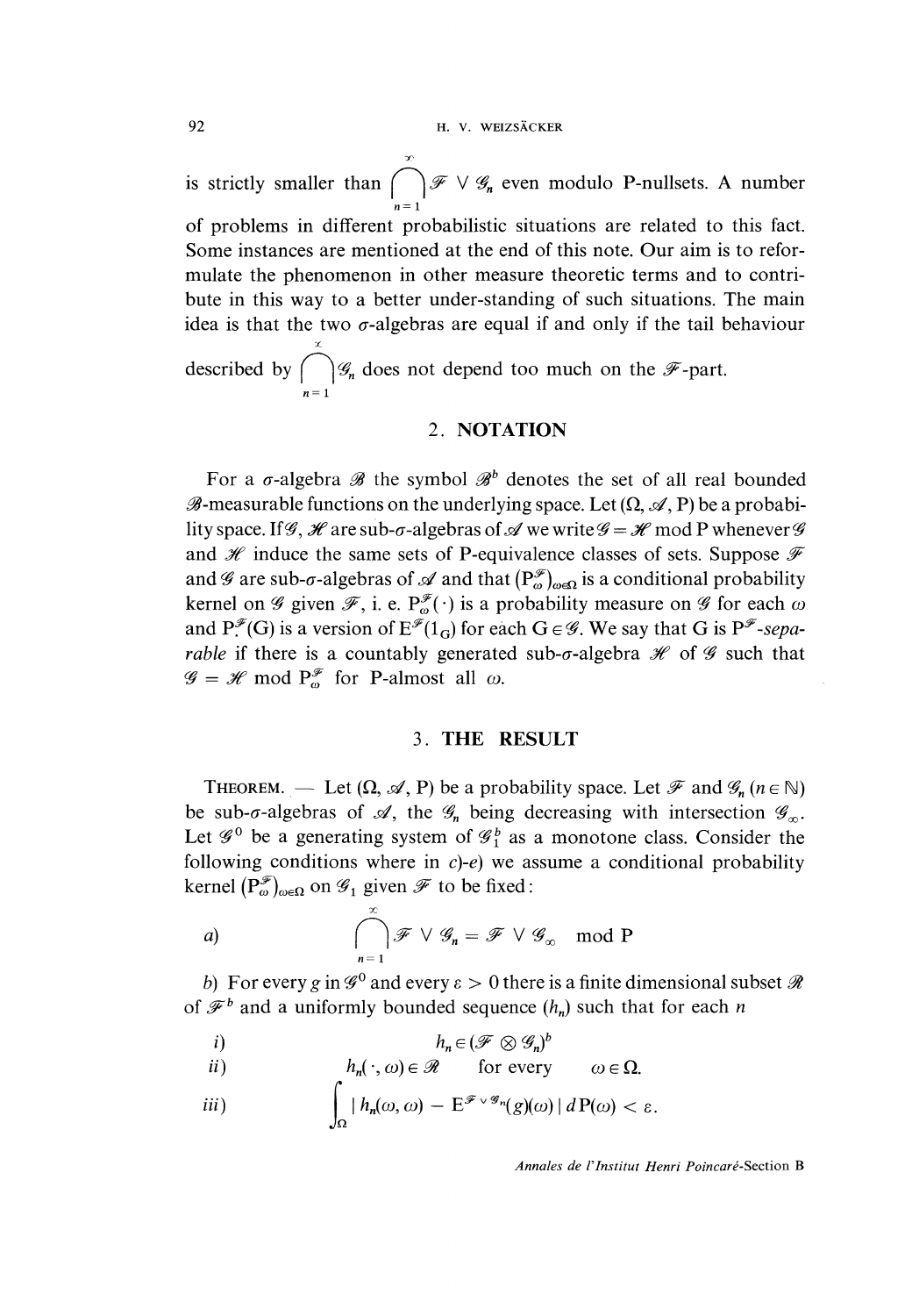c) For every  $g \in \mathscr{G}^0$  there is some h in  $(\mathscr{F} \otimes \mathscr{G}_n)^b$  such that

(1) 
$$
h(\omega,.) = \mathbb{E}_{P_{\infty}}^{\mathscr{G}}(g) \quad P_{\omega}^{\mathscr{F}}\text{-a.e.}
$$
 for P-almost all  $\omega$ .

(In this case for every h in  $(\mathscr{F} \otimes \mathscr{G}_n)^b$  the relation (1) is equivalent to  $h(\omega, \omega) = E^{\mathscr{F} \vee \mathscr{G}_\infty}(g)(\omega)$  P-a. e.).

d)  $\mathscr{G}_{\infty}$  is P<sup> $\mathscr{F}$ </sup>-separable.

e)  $P_{\omega}^{\mathscr{F}}$  is trivial on  $\mathscr{G}_{\infty}$  for P-almost every  $\omega$ .

Then a) und b) are equivalent. If  $\mathscr{G}_n$  is P<sup> $\mathscr{F}$ </sup>-separable (e. g. countably generated) for all *n*, then a)-d) are equivalent. If in addition P is trivial on  $\mathscr{G}_{\infty}$ then all five conditions are equivalent.

Let us illustrate these statements by the following elementary (counter-) example.

*Example.* — Suppose  $(\xi_n)_{n\geq 1}$  is a sequence of independent nontrivial (e. g. coin tossing) random variables on  $(\Omega, \mathcal{A}, P)$ . Let  $\mathcal F$  be the  $\sigma$ -algebra generated by the increments  $\mathscr{F} = \sigma \{\xi_{m+1} - \xi_m : m \ge 1 \}$ , and let  $\mathscr{G}_n$  be

the « future after time  $n \gg : \mathscr{G}_n = \sigma \{ \xi_m : m \geq n \}$ . Then  $\xi_1$  is  $\bigcap_{n=1}^{\infty} \mathscr{F} \vee \mathscr{G}_n$ -measurable since for each  $n$ 

(2) 
$$
\xi_1 = -\sum_{m=1}^{n-1} (\xi_{m+1} - \xi_m) + \xi_n.
$$

But  $\xi_1$  is not  $\mathscr{F} \vee \mathscr{G}_\infty$ -measurable even outside a P-nullset since  $\mathscr{F} = \mathscr{F} \vee \mathscr{G}_\infty$ mod P by Kolmogorov's 0-1 law. Under the conditional law  $P_{\infty}^{\mathscr{F}}$  on  $\mathscr{G}_1$ given the increments, the starting value of  $\xi_1$  has a nontrivial distribution, but according to (2) given the increments all other  $\xi_n$  and hence the tail behaviour is in a 1-1 correspondence to the starting value  $\xi_1$ . Hence the conditional law is also nontrivial on  $\mathscr{G}_{\infty}$ , i. e. e) is violated. Further, for different realizations of the increment process these laws  $P^{\mathscr{F}}_{\omega}$  behave quite differently on  $\mathscr{G}_{\infty}$  which makes at least plausible that c) and d) do not hold. Finally equation (2) shows also that in the representation of  $\xi_1$  as a  $\mathscr{F} \vee \mathscr{G}_n$ -measurable function the dependence on the  $\mathscr{F}$  part varies strongly with *n*. An approximation of  $\xi_1$  (=  $E^{\mathscr{F} \vee \mathscr{G}_n}(\xi_1)$ ) as indicated in *b*) would contradict this variation, so b) fails.

## 4. THE PROOF

For the sake of expository convenience we assume that  $\Omega$  is a product space X  $\times$  Y, considering products  $\mathcal{F} \otimes \mathcal{G}_*$  rather than suprema  $\mathcal{F} \vee \mathcal{G}_*$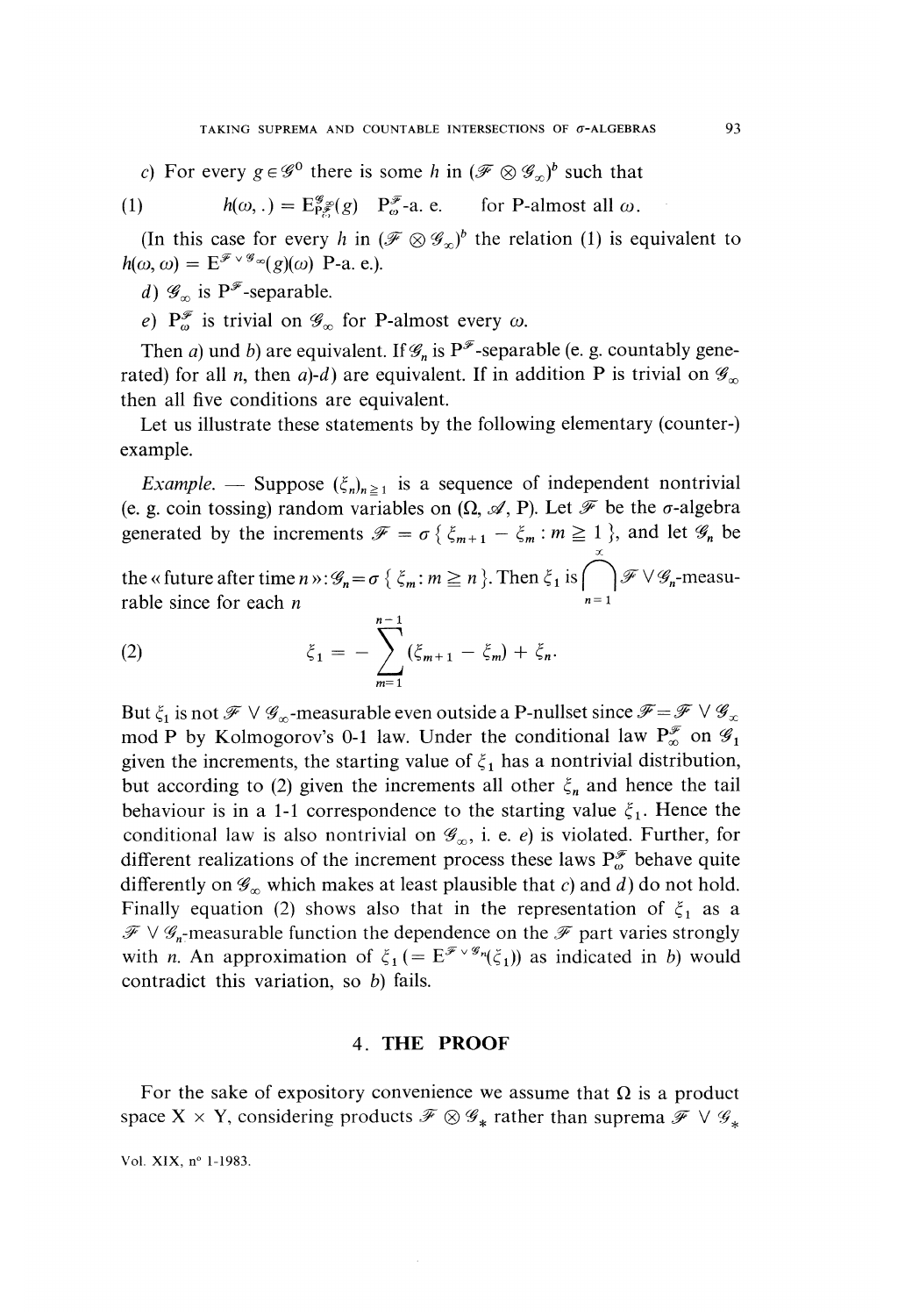(where  $\mathscr{G}_* \subseteq \mathscr{G}_1$ ). This is a particular case of the situation in the theorem but in fact the general case may easily be deduced to this situation via the measurable mapping  $\omega \mapsto (\omega, \omega)$  from  $(\Omega, \mathcal{A})$  to  $(\Omega \times \Omega, \mathcal{F} \otimes \mathcal{G}_1)$ . The conditional kernel  $(P_{\omega}^{\mathscr{F}})$  in the theorem may now be substituted by a kernel  $(P_x)_{x\in X}$  from  $(X, \mathcal{F})$  to  $(Y, \mathcal{G}_1)$  satisfying the generalized Fubini formula

(3) 
$$
\int_{\mathbf{X}} \left\{ \int_{\mathbf{Y}} f(x, y) d\mathbf{P}_x(y) \right\} d\mathbf{P}^1(x) = \int_{\mathbf{X} \times \mathbf{Y}} f(x, y) d\mathbf{P}(x, y)
$$

for all f in  $({\mathscr{F}} \otimes {\mathscr{G}}_1)^b$  where P<sup>1</sup> is the first marginal of P.

I. Proof of the equivalence  $a \Rightarrow b$ .

1.1.  $a \Rightarrow b$ . Suppose  $\bigcap_{n=1}^{\infty} \mathcal{F} \otimes \mathcal{G}_n = \mathcal{F} \otimes \mathcal{G}_{\infty} \mod P$ . Fix g in  $\mathcal{G}^0$ 

and  $\varepsilon > 0$ . Let  $\tilde{g}$  denote the function  $(x, y) \mapsto g(y)$ . By decreasing martingale convergence we have

$$
E^{\mathscr{F} \otimes \mathscr{G}_n}(\widetilde{g}) \to E^{n=1}^{\bigcap_{\widetilde{g}} \mathscr{F} \otimes \mathscr{G}_\infty}(\widetilde{g}) = E^{\mathscr{F} \otimes \mathscr{G}_\infty}(\widetilde{g}) \quad \text{in} \quad \mathscr{L}^1(P).
$$

Choose  $n_0$  such that  $||E^{\mathscr{F}\otimes\mathscr{G}_n}(\tilde{g}) - E^{\mathscr{F}\otimes\mathscr{G}_\infty}(\tilde{g})||_1 < \frac{\varepsilon}{2}$  for all  $n > n_0$ . For  $n \leq n_0$  choose a finite subalgebra  $\mathcal{F}_n$  of  $\mathcal{F}$  such that  $|| h_n - E^{\mathcal{F} \otimes \mathcal{G}_n}(\tilde{g}) ||_1 < \varepsilon$ where  $h_n = E^{\mathscr{F}_n \otimes \mathscr{G}_n}(\tilde{g})$ . This is possible by increasing martingale convergence. Similarly choose a finite subalgebra  $\mathscr{F}_\infty$  of  $\mathscr{F}$  such that  $||h_\infty-\mathrm{E}^{\mathscr{F}\otimes\mathscr{G}_\infty}(\widetilde{g})||_1<\frac{\varepsilon}{2}$ where  $h_{\infty} = E^{\mathscr{F}_{\infty}} \otimes \mathscr{G}_{\infty}(\tilde{g})$ . For  $n > n_0$  let  $h_n$  be the function  $h_{\infty}$ . Finally let  $\mathscr{R}$ be the finite dimensional space  $\left[\bigvee^{n_0} \mathcal{F}_n \vee \mathcal{F}_\infty\right]^b$ . Then for each *n* we  $n=1$ 

have  $h_n \in (\mathscr{F} \otimes \mathscr{G}_n)^b$ ,  $h_n(., y) \in \mathscr{R}$  for every  $y \in Y$ , and  $|| h_n - E^{\mathscr{F} \otimes \mathscr{G}_n}(\tilde{g}) ||_1 < \varepsilon$ . This proves  $b$ ) or rather its substitute in the setting of this proof.

1.2. b)  $\Rightarrow$  a). We want to prove  $E^{\mathscr{F}\otimes\mathscr{G}_{\infty}}(a) = E^{n=1}$  (a) for every element a of  $\mathcal{A}^b$ . However once this assertion has been proved under one of the following assumptions it may easily be extended to the next, more general one :

 $a(x, y) = g(y)$  for some  $g \in \mathscr{G}^0$ ;  $a(x, y) = g(y)$  for some  $g \in \mathscr{G}_1^b$ ;  $a(x, y) = f(x)g(y)$  for some  $f \in \mathcal{F}^b$ ,  $g \in \mathcal{G}_1^b$ ;  $a \in (\mathcal{F} \otimes \mathcal{G}_1)^b$ ;  $a \in \mathcal{A}^b$ .

Annales de l'Institut Henri Poincaré-Section B

oo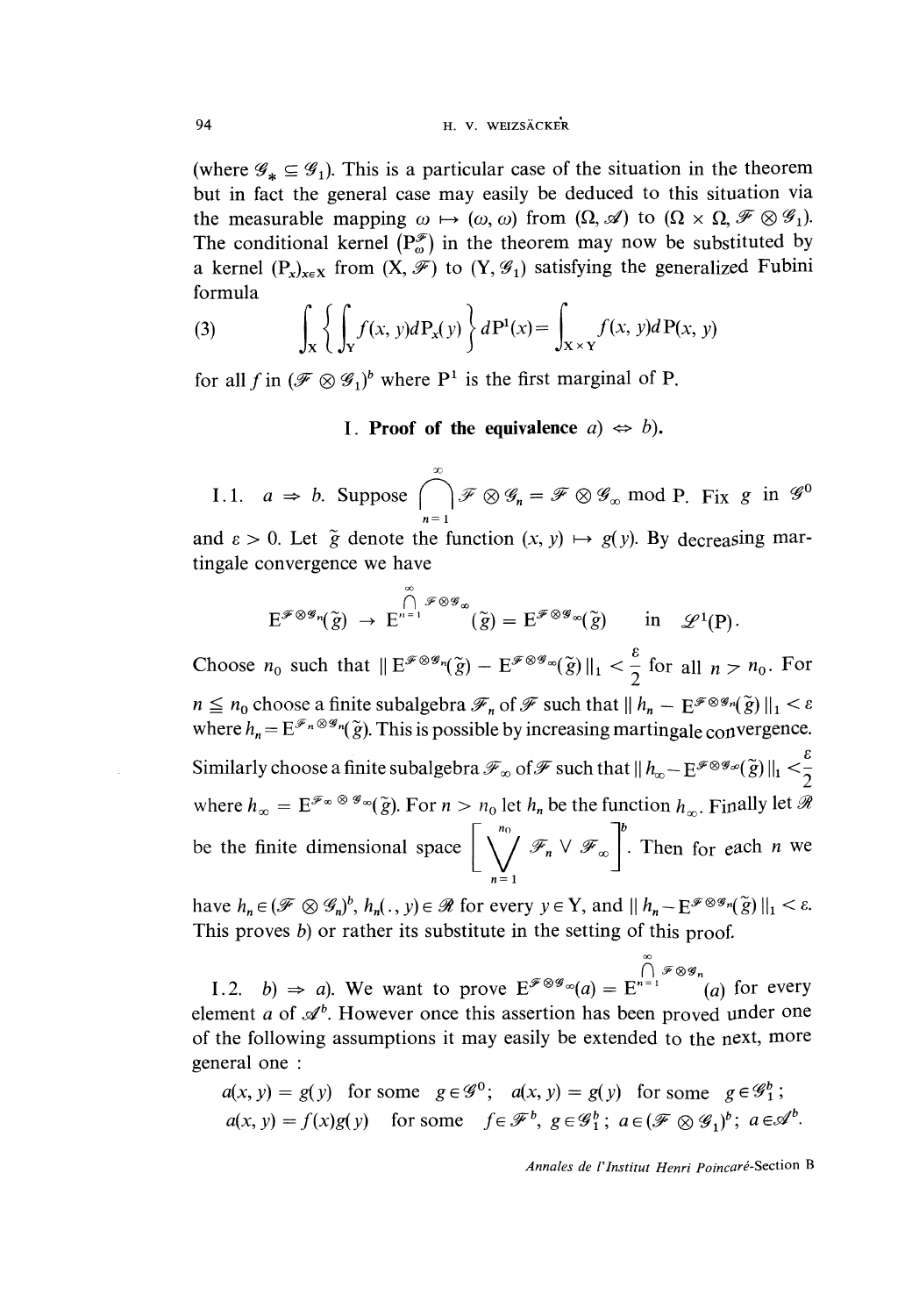We may therefore assume that  $a(x, y) = g(y)$  for some  $g \in \mathcal{G}^0$  and hence by condition b) that for every  $\varepsilon > 0$  there is a finite dimensional subspace  $\mathcal{R}$ of  $\mathcal{F}^b$  and a uniformly bounded sequence  $(h_n)_{n\geq 1}$  such that for each n,  $h_n \in (\mathscr{F} \otimes \mathscr{G}_n)^b$ ,  $h_n(. , y) \in \mathscr{R}$  for all y and

$$
\| h_n - \mathbf{E}^{\mathscr{F} \otimes \mathscr{G}_n}(a) \|_1 \leq \varepsilon \, .
$$

Fix  $\varepsilon$ ,  $\Re$  and  $(h_n)$ .

Let d be the dimension of  $\mathscr R$  and choose  $x_1, \ldots, x_d$  in X so that the evaluations at these points form a basis of the dual of the linear space  $\mathcal{R}$ . Let  $(f^1, \ldots, f^d)$  be the dual basis of  $\mathcal{R}$ , i. e.  $f^i(x_j) = \delta_{ij}$  for  $i, j \in \{1, \ldots, d\}$ . Then  $h_n(x, y) = \int h_n(x, y)f^i$  for every y, i. e.  $h_n = \int h_n^i (f^i \circ \pi_X)$  where  $i=1$  i=1  $h_n^i(x, y) = h_n(x_i, y)$ . The sequence  $\langle h_n^i \rangle$ , being uniformly bounded, has a  $\sigma(\mathcal{L}^{\infty}(P), \mathcal{L}^{1}(P))$ -limit point  $h_{\infty}^{i}$  which may be chosen to be  $\{ \emptyset, X \} \otimes \mathcal{G}_{\infty}$ d measurable. Then for every  $g \in \mathscr{L}^{\infty}(\mathbb{P})$   $E(h_n g) = \sum E(h_n^i (f^i \circ \pi_X) g)$  has  $\frac{d}{i=1}$  $= E(h_{\infty}g)$  as limit point where  $h_{\infty} = \sum^{a} h_{\infty}^{i}(f^{i} \circ \pi_{X}) \in (\mathscr{F} \otimes \mathscr{G}_{\infty})^{b}.$  $\bigcap_i$  is

Passing in (4) to the limit we conclude  $||h_{\infty} - E^{n=1}$  (a)  $||_1 \le \varepsilon$ . Such an  $h_{\infty}$  exists for every  $\varepsilon > 0$ . This implies  $E^{n=1}$   $(a) = E^{\mathscr{F} \otimes \mathscr{G}_{\infty}}(a)$ , completing the proof.

## II. Proof of the equivalence  $a) \Leftrightarrow c) \Leftrightarrow d$ .

II.1. We need the following lemma which is concerned with the question of when  $P^{\mathcal{F}}$ -separability is hereditary. The proof is an adaption of well known arguments.

LEMMA. — Let  $\mathscr{G}_*$  be a sub- $\sigma$ -algebra of the P<sup> $\mathscr{F}$ </sup>-separable  $\sigma$ -algebra  $\mathscr{G}_1$ . Then for every generating system  $\mathcal{C}^0$  of  $\mathcal{C}^1$  the following are equivalent i)  $\mathscr{G}_*$  is  $P^{\mathscr{F}}$ -separable.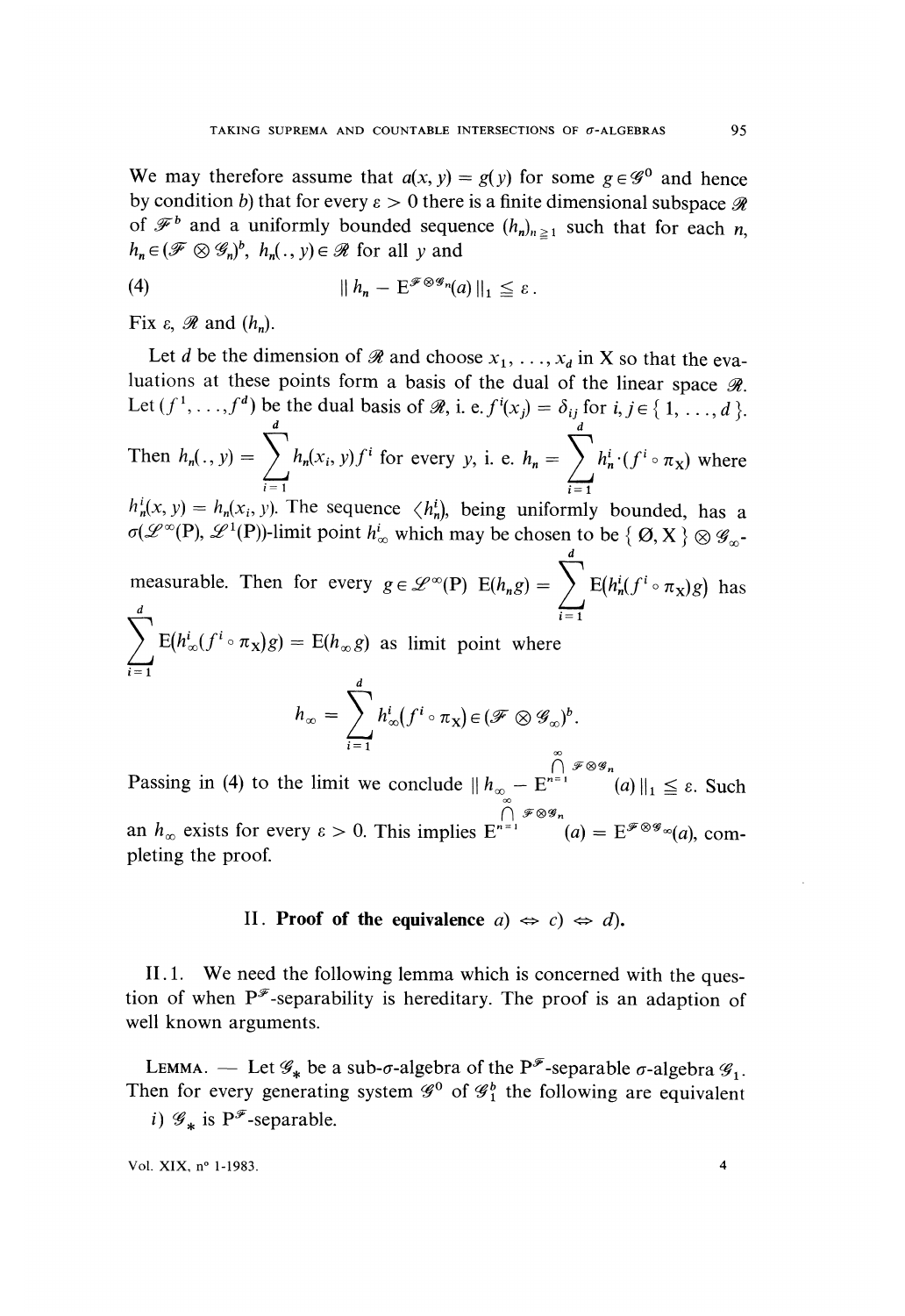#### 96 H. V. WEIZSÄCKER

ii) For every  $g \in \mathscr{G}^0$  there is some k in  $(\mathscr{F} \oplus \mathscr{G}_*)^b$  such that

(5) 
$$
k(x, .) = \mathbb{E}_{\mathsf{P}_{\mathcal{E}}^{\mathcal{G}_{*}}}(g) \quad \text{for } \mathsf{P}^1\text{-almost all } x.
$$

(iii) For every  $g \in \mathscr{G}^0$  and every k in  $(\mathscr{F} \otimes \mathscr{G}_*)^b$  satisfying  $k = E^{\mathscr{F} \otimes \mathscr{G}_{*}}(g)$ , (5) holds.

*Proof.*  $- 1$ . *i*)  $\Rightarrow$  *iii*). Assume  $\mathscr{G}_*$  to be  $P^{\mathscr{F}}$ -separable. Let  $\mathscr{H}_* \subset \mathscr{G}_*$ be countably generated such that  $\mathcal{H}_* = \mathcal{G}_*$  mod  $P_*^{\mathcal{F}}$  for P<sup>1</sup>-almost all x. Let  $k \in (\mathscr{F} \otimes \mathscr{G}_*)^b$  satisfy  $k = E^{\mathscr{F} \otimes \mathscr{G}_*(g)}$ . Then

$$
\int_{\mathcal{F}} \int_{\mathcal{H}} k(x, y) d \mathbf{P}_x^{\mathcal{F}}(y) d \mathbf{P}^1(x) = \int_{\mathcal{F}} \int_{\mathcal{H}} g(y) d \mathbf{P}_x^{\mathcal{F}}(y) d \mathbf{P}^1(x)
$$

for all  $F \in \mathscr{F}$ ,  $H \in \mathscr{H}_*$ , i. e.

$$
\int_{H} k(x, y)dP_x^{\mathscr{F}}(y) = \int_{H} g(y)dP_x^{\mathscr{F}}(y) \quad \text{for P1-almost all } x
$$

whenever  $H \in \mathcal{H}_*$ . Since  $\mathcal{H}_*$  is countably generated there is a P<sup>1</sup>-nullset N such that  $k(x, .) = E_{p\xi}^{m*}(g)$  for all  $x \notin N$ . Because of  $\mathcal{H}_* = \mathcal{G}_*$  mod  $P_x^{\mathcal{F}}$ , k then satisfies the same relation for  $\mathscr{G}_*$  instead of  $\mathscr{H}_*$ .

2. *iii*)  $\Rightarrow$  *ii*) is obvious.

3. *ii*)  $\Rightarrow$  *i*). First note that the assertion in *ii*) easily carries over to all  $g \in \mathscr{G}_1$  by a straightforward monotone class argument. Let  $\mathscr{H} \subset \mathscr{G}_1$ be countably generated such that  $\mathcal{H} = \mathcal{G}_1$  mod  $P_x^{\mathcal{F}}$  for all  $x \notin N_1$  where  $N_1$ is a P<sup>1</sup>-nullset. Fix a countable subset  $\{h_m\}_{m\in\mathbb{N}}$  of  $\mathcal{H}^b$  which generates  $\mathcal{H}^b$ as a monotone class. For each m choose some  $k_m$  in  $(\mathscr{F} \otimes \mathscr{G}_*)^b$  satisfying  $k_m(x,.) = E_{\text{P}\xi}^{\mathscr{G}_k}(h_m)$  for P<sup>1</sup>-almost all x. Then all functions  $k_m(x,.)$ , ( $m \in \mathbb{N}, x \in X$ ) are measurable with respect to a countably generated sub- $\sigma$ -algebra  $\mathcal{H}_*$  of  $\mathcal{G}_*$ , since every product  $\sigma$ -algebra is the union of its countably generated sub-product- $\sigma$ -algebras. Then  $E_{p\xi}^{\mathscr{G}_*}(h_m) = E_{p\xi}^{\mathscr{H}_*}(h_m)$  for all  $m \in \mathbb{N}$  and  $x \notin N_2$ where N<sub>2</sub> is another P<sup>1</sup>-nullset. If  $x \notin N_1 \cup N_2$  it follows that  $E_{p\xi}^{\mathscr{G}_{*}}(g) = E_{p\xi}^{\mathscr{H}_{*}}(g)$ for all  $g \in \mathcal{H}_1^b$  and hence all  $g \in \mathcal{G}_1^b$ . Thus  $\mathcal{H}_* = \mathcal{G}_*$  mod  $P_x$  since  $\mathcal{G}_* \subset \mathcal{G}_1$ .

II.2. If  $\mathcal{G}_1$  is P<sup> $\mathcal{F}_2$ </sup>-separable the equivalence of c) and d) is now obvious in view of the preceding lemma.

*Proof of a*)  $\Leftrightarrow$  *c*). — Suppose that each  $\mathcal{G}_n$  is P<sup> $\mathcal{F}$ </sup>-separable. Fix  $g \in \mathcal{G}^0$ . Let  $k_n$  be such that  $k_n = E^{\mathcal{F} \otimes \mathcal{G}_n}(g)$  and define k by  $k = \overline{\lim_{n \to \infty}} k_n$ . Then according to the lemma  $k_n(x, \cdot) = E_{\text{P}\xi}^{\mathcal{G}_n}(g)$  and hence by decreasing martingale conver-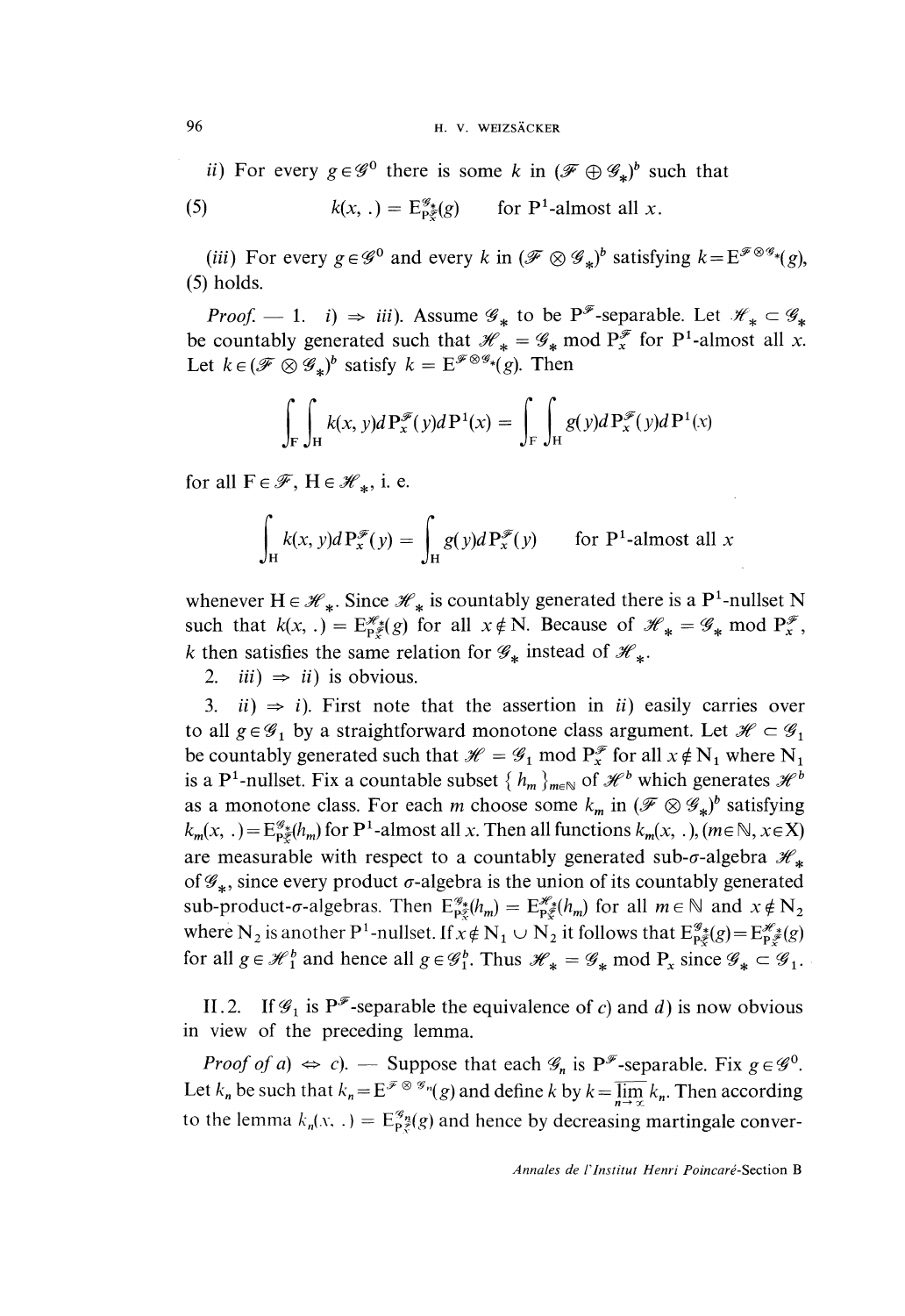gence  $k(x, .) = E_{\mathbf{p}, \tilde{\mathcal{F}}}^{\mathcal{G}}(g)$  for P<sup>1</sup>-almost all x. According to (3) therefore for every  $h \in (\mathcal{F} \otimes \mathcal{G}_n)^b$  the two conditions

$$
(6) \t\t\t h = k \bmod P
$$

and

(7) 
$$
h(x, .) = \mathbb{E}_{\mathbb{P}_{x}^{\mathscr{G}}}(g) \quad \text{for} \quad \mathbb{P}^{1} \text{-almost all } x
$$

are equivalent.<br>Now if a) holds, i. e.  $\bigcap_{n=0}^{\infty} \mathcal{F} \otimes \mathcal{G}_n = F \otimes \mathcal{G}_{\infty}$  mod P, there is some h  $n=1$ 

in  $({\mathscr{F}} \oplus {\mathscr{G}}_{\alpha})^b$  with property (6). Then h satisfies (7) which implies c).

If conversely c) holds there is some  $h \in (\mathscr{F} \otimes \mathscr{G}_{\infty})^b$  satisfying (7) and 00 hence (6). Thus  $k = E^{n=1}$  (g) coincides P.-a. e. with a  $\mathscr{F} \otimes \mathscr{G}_{\infty}$  measurable function, i. e.  $E^{\mathscr{F} \otimes \mathscr{G}_\infty}(g) = E^{n-1}$  (g). Since this is true for every  $g \in \mathscr{G}^0$ , condition a) follows via the same argument as in the beginning of I.2.

III. Proof of  $d$ )  $\Leftrightarrow$  e).

III.1. If e) holds then  $\mathscr{G}_{\infty}$  is P<sup> $\mathscr{F}$ </sup>-separable since then  $\mathscr{G}_{\infty} = {\{\emptyset, \Omega\}}$ mod  $P_{\omega}^{\mathscr{F}}$  for P-almost all  $\omega$ .

III.2. Suppose that P is trivial on  $\mathscr{G}_{\infty}$  and that  $\mathscr{H} = \mathscr{G}_{\infty}$  mod  $P_{\omega}^{\mathscr{F}}$ for P-almost all  $\omega$  where  $\mathcal{H} = \sigma \{H_m\}$  is a countably generated sub- $\sigma$ algebra of  $G_{\infty}$ . Then P is also trivial on  $\mathcal{H}$ , i. e. P is concentrated on the atom  $A = \bigcap_{m:P(H_m)=1}^{\infty} H_m \cap \bigcap_{m:P(H_m)=0}^{\infty} \Omega/H_m$  of  $\mathcal{H}$ . Then  $P_{\omega}^{\mathcal{F}}(A) = 1$  for P-almost all  $\omega$ . These  $P_{\omega}^{\mathscr{F}}$  then are trivial on  $\mathscr{H}$  and hence P-almost all of them also trivial on  $\mathscr{G}_{\infty}$ , i. e. e) holds. This completes the proof of the theorem.

## 5. RELATED QUESTIONS

In this section we first give references to some situations in which the problem under consideration is closely related to the question whether x  $\mathscr{F} \vee \mathscr{G}_x = \left( \begin{array}{c} \infty \\ \infty \end{array} \right)$   $\mathscr{F} \vee \mathscr{G}_n$  mod P for some specified  $\sigma$ -algebras.  $n=1$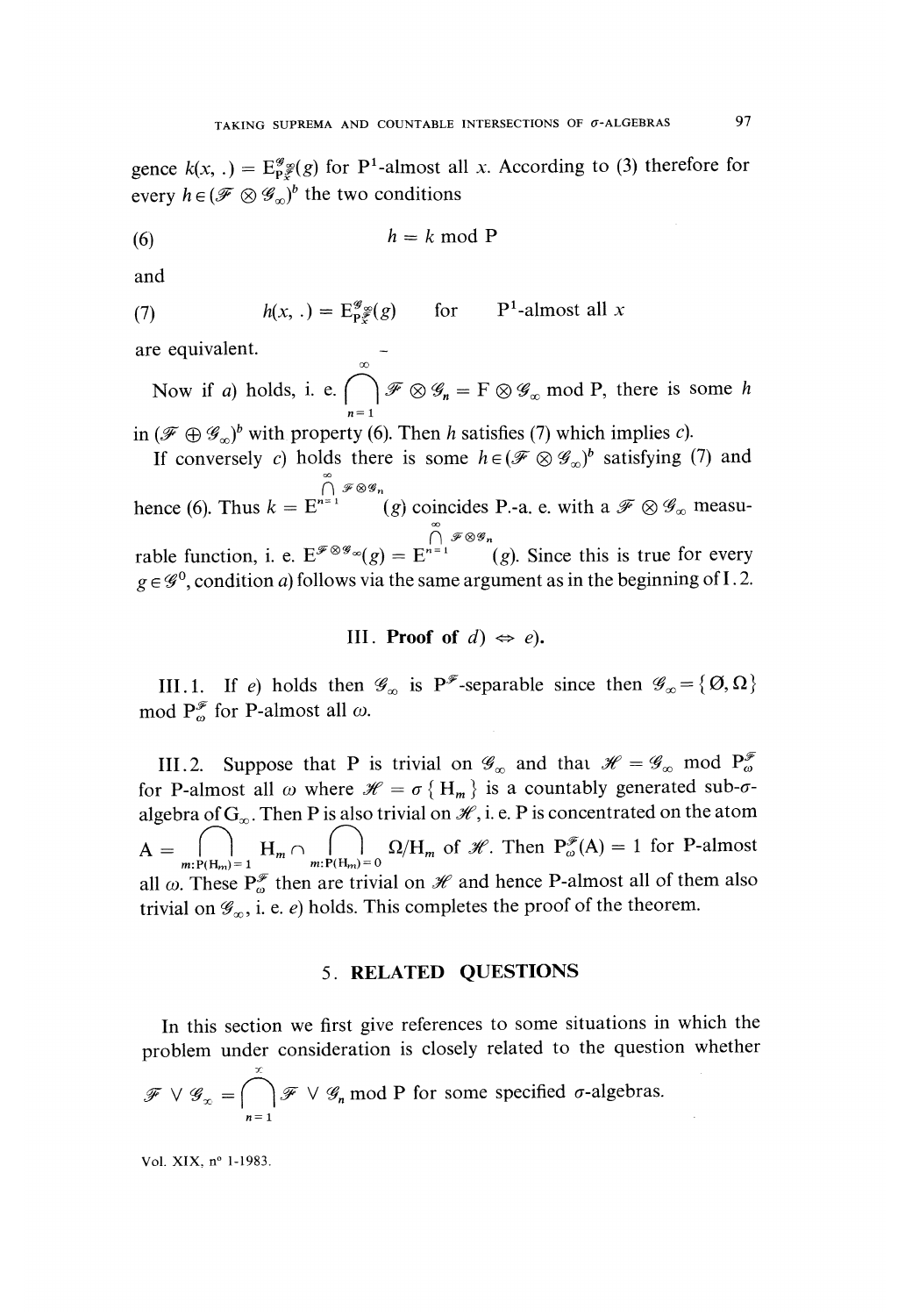## 5.1. Natural filtrations.

In [9] a right continuous process  $(X_t)_{t\geq 0}$  is constructed such that  $\mathscr{F}_1 \vee \mathscr{G}_{0+} \subsetneq \mathscr{F}_{1+}$  mod P where

$$
\mathscr{F}_t = \sigma \{ X_s : 0 \le s \le t \} \quad \text{and} \quad \mathscr{G}_t = \sigma \{ X_{1+s} : 0 \le s \le t \}.
$$

Clearly this is a problem of our type with  $\mathscr{F} = \mathscr{F}_1$ ,  $\mathscr{G}_n = \mathscr{G}_{\frac{1}{n}}$ . It is known that  $(X_t)$  cannot be Markovian. Here is a short proof of this fact using our theorem: Consider  $\mathscr{F}' = \sigma\{X_1\}$ . Since  $\mathscr{F}' \subset \mathscr{G}_{0+} = \mathscr{G}_{\infty}$  we have

$$
\mathcal{F}' \vee \mathcal{G}_{0+} = \bigcap_{n=1}^{\infty} \mathcal{F}' \vee \mathcal{G}_{\underbrace{1}_{n}}.
$$

On the other hand by the Markov property the conditional distributions  $P^{\mathscr{F}_1}$ and  $P^{\mathscr{F}}$  coincide on  $\mathscr{G}_{0+}$ . By the equivalence  $a \Rightarrow d$  of the theorem we thus have also  $\sim$ 

$$
\mathscr{F}_1 \vee \mathscr{G}_{0+} = \bigcap_{n=1}^{\infty} \mathscr{F}_1 \vee \mathscr{G}_{\frac{1}{n}} = \mathscr{F}_{1+} \text{ mod } P.
$$

## 5.2. Global Markov property of lattice fields.

On  $\Omega = \{0, 1\}^{\mathbb{Z}^d}$  consider the  $\sigma$ -fields  $\mathscr{F}_{\Lambda}$  generated by the projections  $\omega \mapsto \omega_{\vert \Lambda}$  where  $\Lambda \subset \mathbb{Z}^d$ . Let  $G_U$  be the convex set of all Gibbs states associated with a translation invariant nearest neighbour potential U. It is still unknown whether every extreme point P of  $\mathcal{G}_U$  has the global Markov property: for a hyperplane  $\Lambda_0$  in  $\mathbb{Z}^d$  the field on one of the two corresponding halfspaces is independent of the behaviour on the other halspace, given  $\mathscr{F}_{\Delta_{0}}$ . The answer is  $\ll$  yes  $\gg$ , if and only if

(1) 
$$
\mathscr{F}_{\Lambda_0} \vee \bigcap_{\Lambda \text{ finite}} \mathscr{F}_{\mathbb{Z}^d \setminus \Lambda} = \bigcap_{\Lambda \text{ finite}} \mathscr{F}_{\mathbb{Z}^d \setminus \Lambda} \text{ mod } P
$$

The « only if » can be seen by the implication  $e \rightarrow a$ ) of our theorem. We would like to point out that sometimes the global Markov property for non-extreme states can be deduced from the corresponding statement for extreme states, namely if conditionally on  $\mathscr{F}_{\Lambda_0}$  the field is extreme (like in the 2-dimensional Ising model). For examples without the global M. p. of locally Markov field with trivial tail  $\sigma$ -algebra see [14] and [7], p. 59. Concrete positive results are contained in  $[1]$ ,  $[2]$ ,  $[3]$ .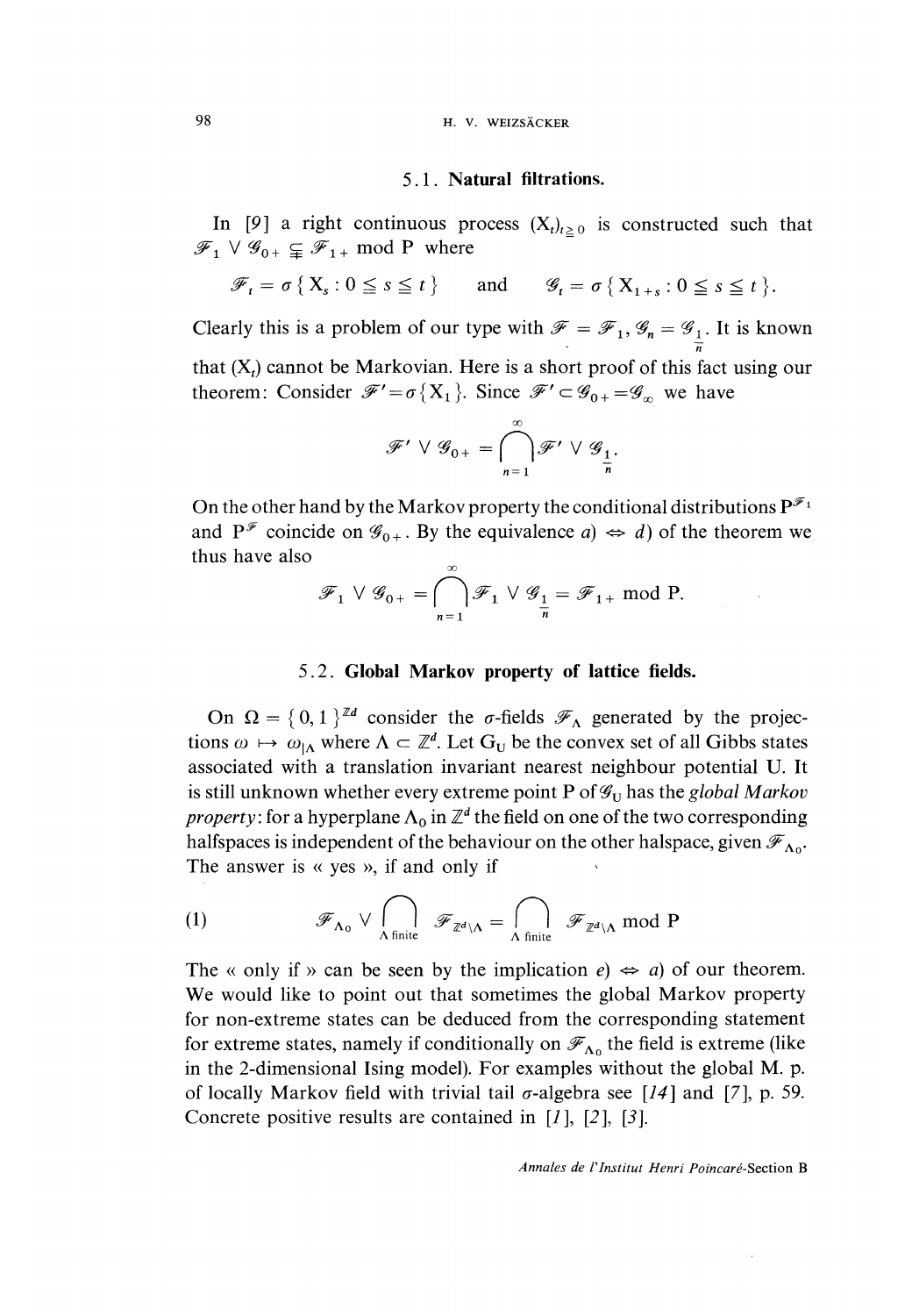#### 5.3. Generalized Markov fields.

For an open set  $\mathscr{U} \subset \mathbb{R}$  let  $\mathscr{F}(\mathscr{U})$  be the  $\sigma$ -algebra on the space  $\Omega = \mathscr{D}'$ of one dimensional distributions which is generated by  $\{ \langle , \varphi \rangle : \varphi \in \mathcal{D}, \varphi \}$ . supp  $\varphi \subset \mathscr{U}$ . For arbitrary  $C \subset \mathbb{R}$  let  $\mathscr{F}(C)$  be the  $\sigma$ -algebra  $\cap \{ \mathscr{F}(U) :$  $C \subset \mathcal{U}, \mathcal{U}$  open }. It is shown in [6] that  $\mathcal{F}((-\infty,0]) \vee \mathcal{F}((0,\infty)) \subseteq \mathcal{F}(\mathbb{R})$ mod P if P is the tight probability on  $\mathscr{D}'$  induced by the canonical Gaussian cylindrical measure of the Sobolev Hilbert space  $W^{1,2}(\mathbb{R})$ . This example shows that some natural definitions of Markov property do not coincide. It corrects some earlier statements concerning generalized Markov fields  $(5]$ , Theorems 1 and 8,  $[10]$ , Lemma 2).

### 5.4. The innovation problem.

Let  $(X_t)_{t\in\mathbb{T}}$  be a realvalued process with  $T \subset \mathbb{R}$  satisfying

$$
X_{t+1} - X_t = a(t, X) + \eta_t \quad \text{(discrete time)}
$$
\nor

\n
$$
dX_t = a(t, X)dt + dW_t \quad \text{(continuous time)}
$$

where for each t the noise ( $\kappa$  innovation  $\nu$ )  $\eta_t$  resp.  $dW_t$  is independent of  $\mathcal{G}_t = \sigma \{X_s : s \leq t\}$  and the functional  $a(t, X)$  is  $\mathcal{G}_t$ -measurable.

Even if the tail field  $\mathcal{G} = \int_{t \in T} |\mathcal{G}_t|$  is trivial the answer may be negative to the *innovation problem* i. e. whether  $X$  is measurable with respect to the  $\sigma$ -field  $\mathscr F$  generated by the innovation process. In the case T =  $\mathbb Z$  this is shown e. g. by a straightforward modification of our introductory example (even with  $a(t, X) \equiv 0$ ). For  $T = (0, \infty)$  the problem is much harder, a corresponding counterexample has been given in  $[13]$ . In both cases X is  $\mathscr{F} \vee \mathscr{G}_t$ -measurable for each t. Similar examples had been studied already in [12] for finite state space Markov chains and for diffusions with  $T = \mathbb{R}$ in [4 ], p. 72.

## 5.5. The symmetric problem.

We have not been able to find satisfactory analoga to our theorem for the question whether  $(\cap \mathcal{F}_n) \vee (\cap \mathcal{G}_n) = \cap (\mathcal{F}_n \vee \mathcal{G}_n)$  mod P where  $(\mathcal{F}_n)$ also is a decreasing sequence. Even for finite state space S there are ergodic stationary processes for which both the future and past tailfields are trivial but the two-sided tailfield is equal to the full  $\sigma$ -algebra modulo nullsets [11]. This cannot happen for (even nonstationary) Markov fields on  $S^{\mathbb{Z}}$  [15].

5.6. An example of the phenomenon studied in this paper which in some sense is uniform but lives on an infinite measure space is given in [8 ].